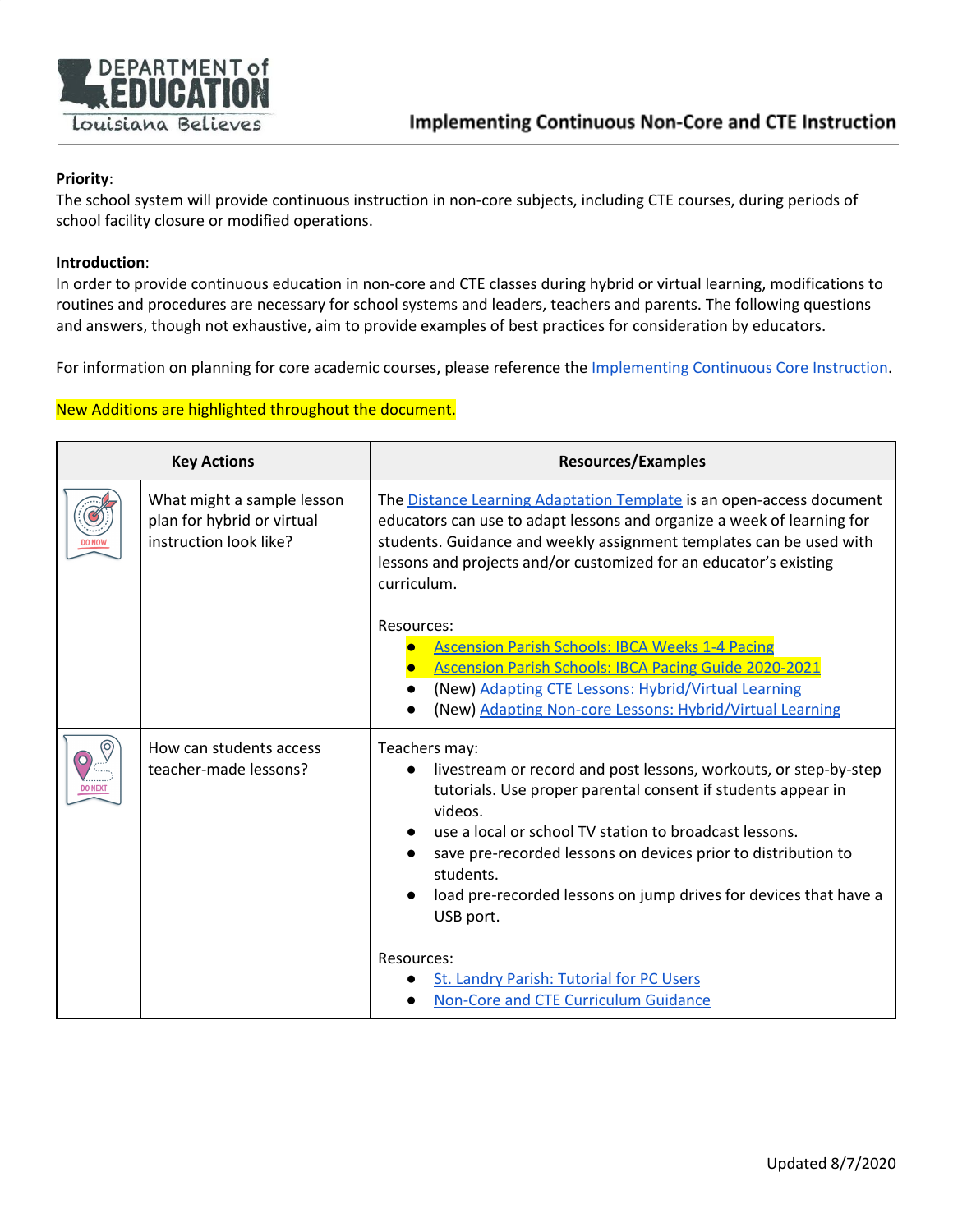

| How can schools distribute<br>necessary materials during<br>periods of closure?                                                    | Schools/teachers may opt to allow students/parents to pick up kits of<br>necessary supplies per unit/project. Coordinate the distribution of<br>materials across campus to ensure social-distancing protocols. Reusable<br>materials distributed to students may need to be barcoded and assigned<br>(as would a textbook) in order to keep track of who has what and when.<br>Resources:<br>(New) Material Distribution and Accountability of Resources                                                                                                                                                                                                                                                                                                                                                      |  |
|------------------------------------------------------------------------------------------------------------------------------------|---------------------------------------------------------------------------------------------------------------------------------------------------------------------------------------------------------------------------------------------------------------------------------------------------------------------------------------------------------------------------------------------------------------------------------------------------------------------------------------------------------------------------------------------------------------------------------------------------------------------------------------------------------------------------------------------------------------------------------------------------------------------------------------------------------------|--|
| How can schools/teachers<br>keep parents informed of<br>course requirements during<br>periods of modified<br>operations?           | Schools/teachers may provide virtual or in-person information sessions<br>for students and parents to support accessing the online learning<br>platforms with which students will engage.<br>A "Digital Bootcamp" can be implemented when schools reopen before<br>course-specific instruction begins. Schools may opt to issue laptops<br>immediately and begin teaching protocols and routines for digital<br>learning. This will allow for a seamless pivot in instruction as needed.<br>Resources:<br>Case Study: FirstLine Schools- Communication with parents<br><b>Firstline Schools: Initiate Communication And Feedback</b><br>The Louisiana Music Educators Association Statement to<br><b>Students and Parents</b><br>(New) Non-core/CTE Draft Parent Letter<br>Parent's Guide to Google Classroom |  |
| What digital<br>platforms/modules/<br>resources are available for<br>schools/teachers to use during<br>hybrid or virtual learning? | School leadership should consider streamlining the teaching platforms<br>that staff use on campus to ensure consistency and ease of<br>access/navigation for parents and students. Other<br>asynchronous/synchronous learning planning considerations should also<br>be made.                                                                                                                                                                                                                                                                                                                                                                                                                                                                                                                                 |  |
|                                                                                                                                    | Non-Core Resources<br><b>General Resources</b><br><b>CTE Resources:</b><br><b>CTE Vendor Guide</b><br>Non-Core and CTE<br>Google Arts &<br>$\bullet$<br>Culture<br><b>Jump Start Fact</b><br>Curriculum<br>Guidance<br><b>Sheets</b><br><b>Art History</b><br>$\bullet$<br>Supplemental<br><b>National Gallery of</b><br><b>Google Castify</b><br>$\bullet$<br>$\bullet$<br><b>Course Academy</b><br>SimpleK12<br>Art<br>$\bullet$<br>Educational<br><b>AXI consultants</b><br>$\bullet$<br>$\bullet$<br><b>Technology</b><br><b>National</b><br>$\bullet$<br>Clearinghouse<br><b>Standards for</b><br><b>World Language</b><br><b>Quality Online</b><br>$\bullet$<br>Guidance<br>Learning<br><b>World Languages</b><br>$\bullet$<br><b>Blended and</b>                                                       |  |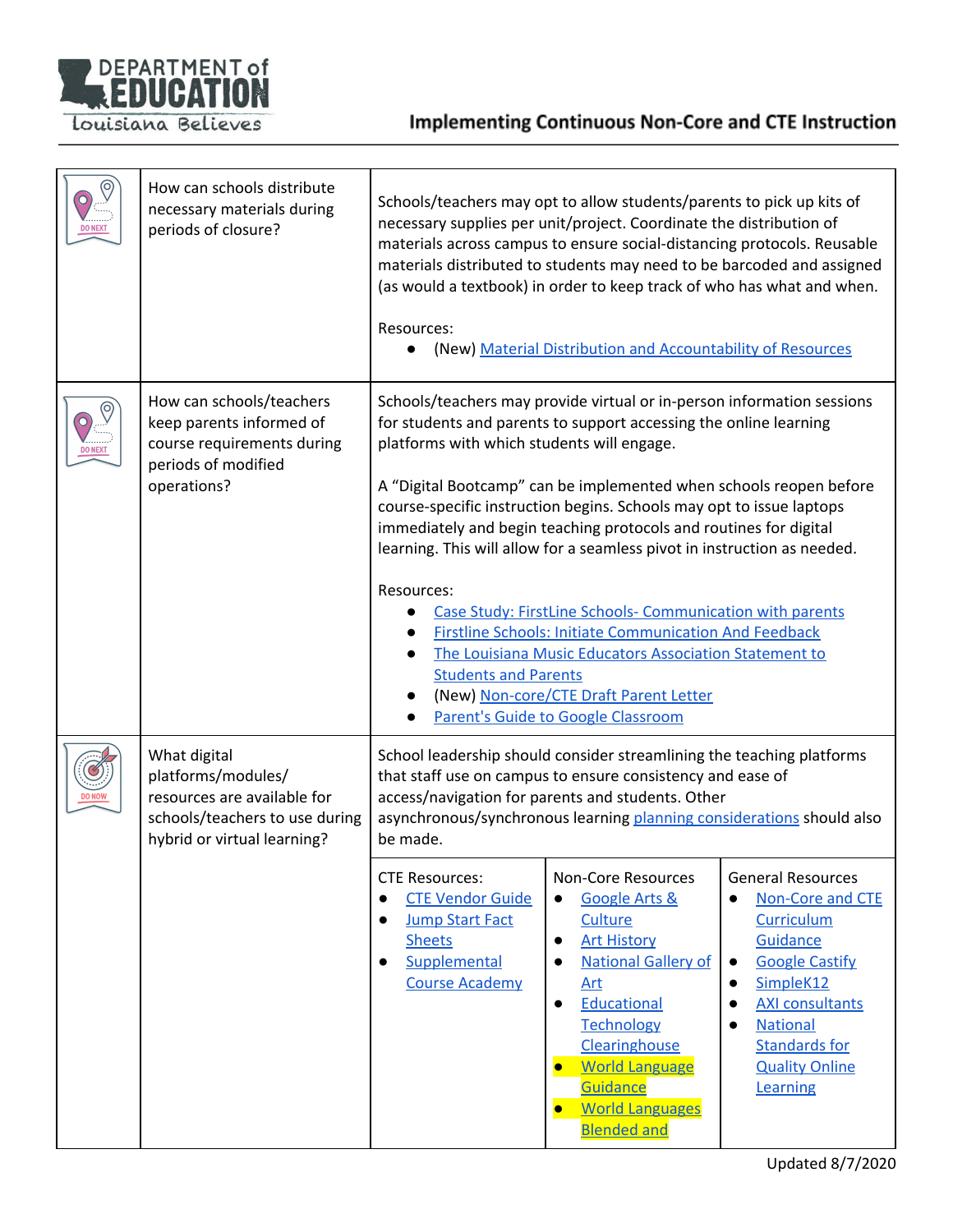

|                | What might a virtual                                                                                               | <b>Asynchronous</b><br><b>Learning Guidance</b><br>International<br><b>Associate Teacher</b><br><b>Exchange Planning</b><br><b>Document</b><br><b>Physical Education</b><br><b>Resources</b><br><b>National</b><br><b>Association for</b><br><b>Music Education</b><br><b>Save The Music</b><br>Foundation<br>Education<br><b>Through Music</b><br><b>PBS Learning</b><br><b>Media</b><br>Supplemental<br><b>Course Academy</b><br>Supporting teachers to deliver effective lessons is paramount as we |
|----------------|--------------------------------------------------------------------------------------------------------------------|--------------------------------------------------------------------------------------------------------------------------------------------------------------------------------------------------------------------------------------------------------------------------------------------------------------------------------------------------------------------------------------------------------------------------------------------------------------------------------------------------------|
| <b>DO NEXT</b> | observation tool look like?                                                                                        | approach the 2020-2021 school year. The following resources are meant<br>to be used in a supportive fashion and never meant to be used as<br>evaluative tools.<br>Resources:<br>(New) Non-core/CTE Classroom Support Tool                                                                                                                                                                                                                                                                              |
|                |                                                                                                                    | University View Academy: Administrator's Guide to<br><b>Implementing a HQ Online Educational Program</b>                                                                                                                                                                                                                                                                                                                                                                                               |
| <b>DO NOW</b>  | How can school systems<br>creatively provide time for<br>students to master skills<br>required for certifications? | In order to support students towards graduation and the attainment of<br>culminating credentials during this challenging time, schools may<br>consider unique scheduling options for hands-on CTE coursework (e.g.<br>Carpentry, Welding, EMR). Schools should plan ahead for each phase of<br>operations and consider prioritizing resources, instructors, funding, and<br>transportation to maximize credential attainment.                                                                          |
|                |                                                                                                                    | Resources:<br><b>East Baton Rouge: CTEC Distance Learning Planning Guide</b><br>Managing Impact of COVID-19 during CTE instruction<br><b>System Supports: Key Questions to Consider</b><br>High-quality CTE: Planning for a COVID-19-Impacted School Year                                                                                                                                                                                                                                              |